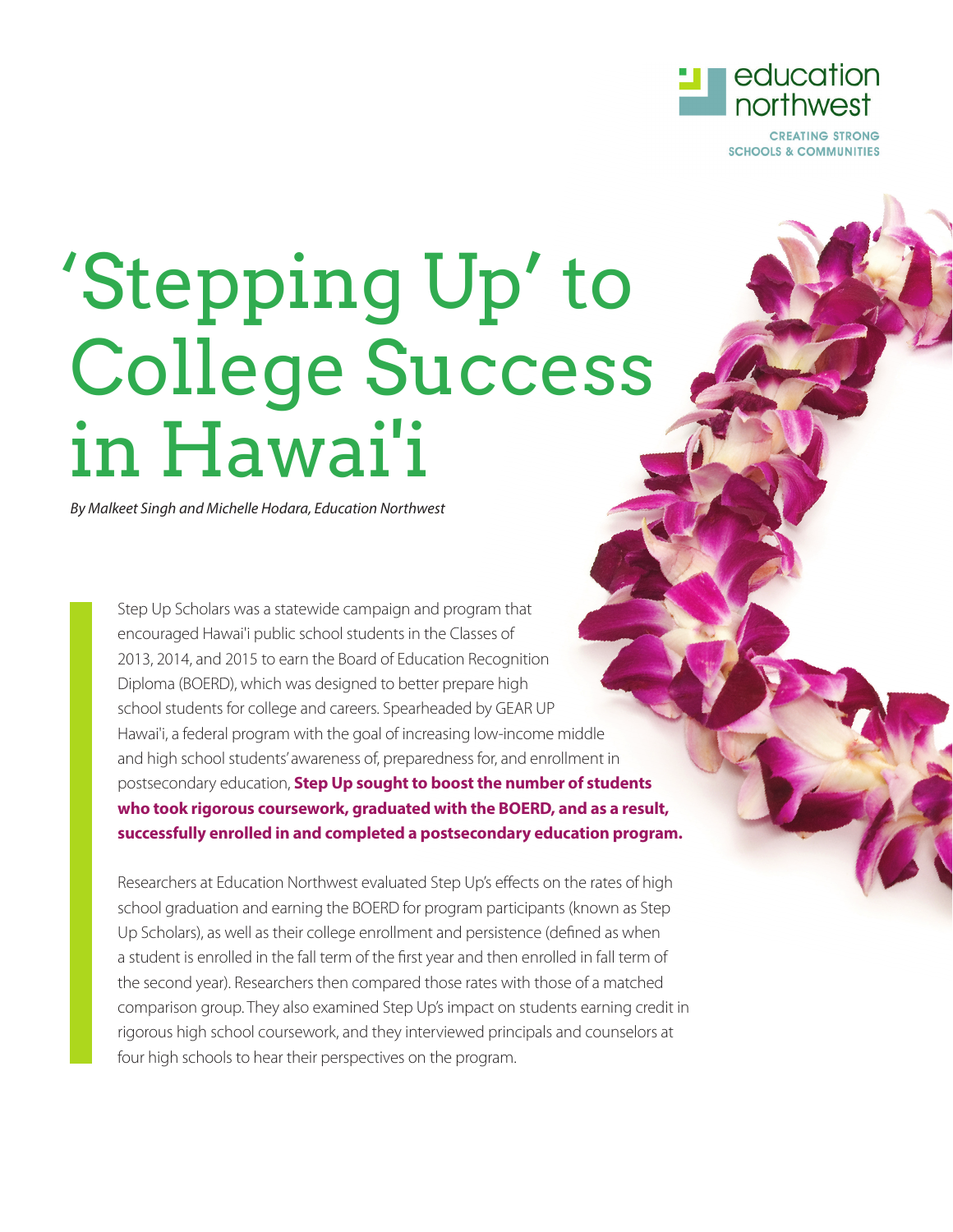

# Spreading the Word

From fall 2008 through spring 2011, GEAR UP program staff members communicated the value of the more-rigorous high school diploma and a college degree through mailings, newspaper and magazine articles, announcements and commercials on radio and television, and outreach at community events. School administrators and counselors said an enormous amount of time and energy went into getting students to pledge to be Step Up Scholars and learn about the BOERD.

*There was a push in ninth grade. The district got behind it. The counselors did presentations and passed out a pledge form. Initially, with the push to pledge, kids were made aware of what they needed to do to go for the BOERD. Our students also developed a commercial. It was aired on TV all over the state.* **– HIGH SCHOOL PRINCIPAL**

### Making Pledges and Hearing Positive Messages

The public awareness campaign was very successful—about a third of students in the Classes of 2013, 2014, and 2015 pledged to be Step Up Scholars. After the campaign, they received a significant amount of information and resources about how to meet the requirements of the BOERD, apply for college and financial aid, and develop the skills needed to be college and career ready. The idea was that more-informed and better-prepared students were more likely to take the required coursework for the BOERD and apply for financial aid and college.

Almost all counselors and administrators mentioned two reasons Step Up was a promising program: It was an additional source of information for students about college preparation, and it emphasized positive messages about postsecondary readiness and success, which are important for students to hear as much as possible, from as many sources as possible.

> *How Step Up has impacted me is that when Step Up mails things to students, they come to me to talk about it, and I can get students to do things I have been telling them over and over to do, but they never do. It is helpful for them to hear it from an outside source. It is better that they get the information right at home.*  **– HIGH SCHOOL COUNSELOR**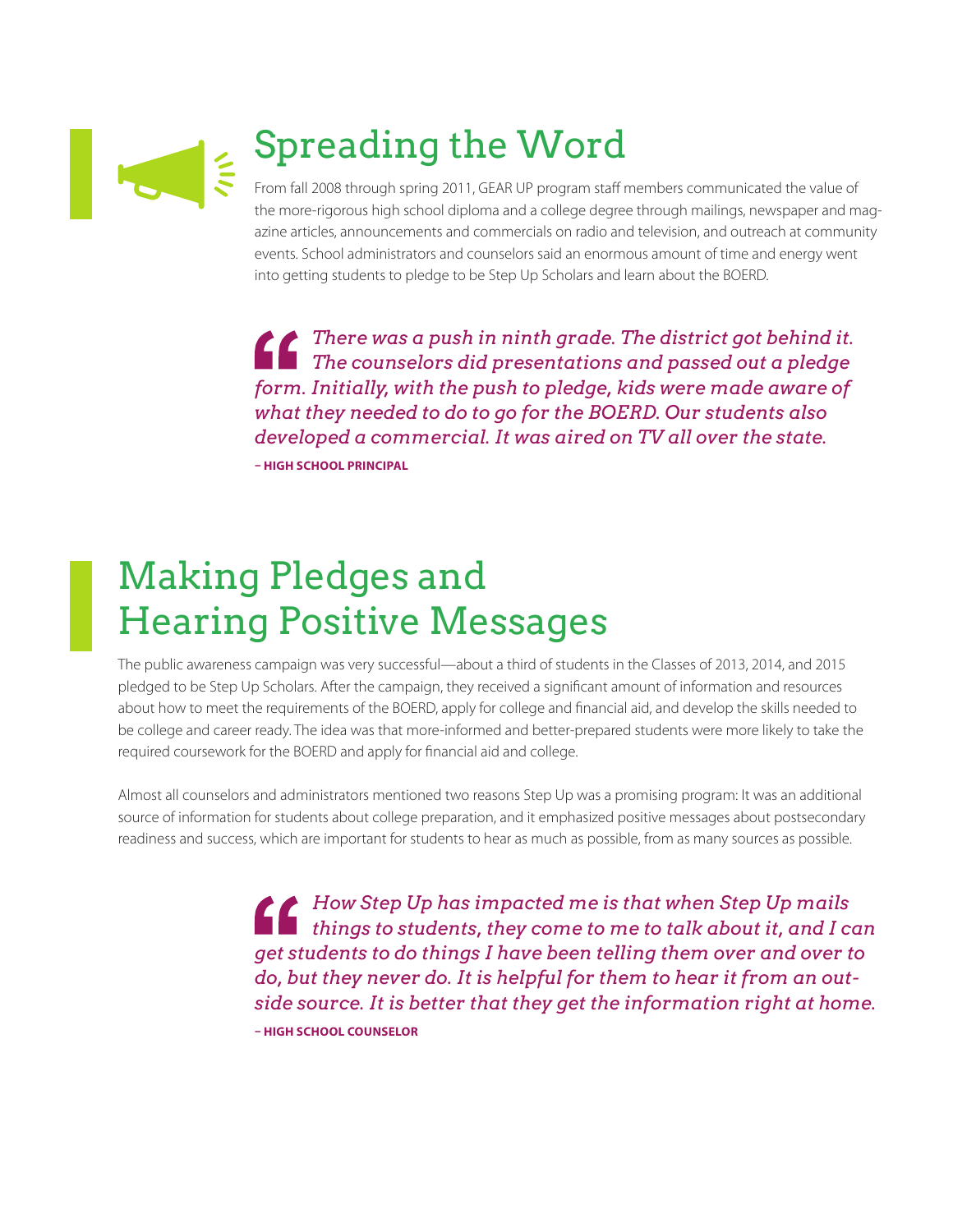#### Seeing Results

Using K–12 and postsecondary data from the Hawai'i State Department of Education and the University of Hawai'i (UH), researchers analyzed the program's impact on Step Up Scholars compared with a matched comparison group. The outcomes reported below are based on a comparison of Step Up Scholars and non-Scholars who were similar in terms of gender, race/ethnicity, socioeconomic status, assessment scores, and English language learner and special education status.





*These results are similar for low-income Scholars.* 

The analysis also indicated Step Up Scholars took more advanced math and Advanced Placement classes than non-Scholars, which may have contributed to their higher rates of high school graduation and college enrollment and persistence. The Step Up program may have inspired Scholars to take more rigorous coursework so that they earned the BOERD, which better prepared them to enter and succeed in college.

Finally, Step Up Scholars who attended UH also had better outcomes than their non-Scholar peers. Specifically, they earned more college credits in their first year and higher grade point averages than their counterparts who did not pledge to be a Step Up Scholar.